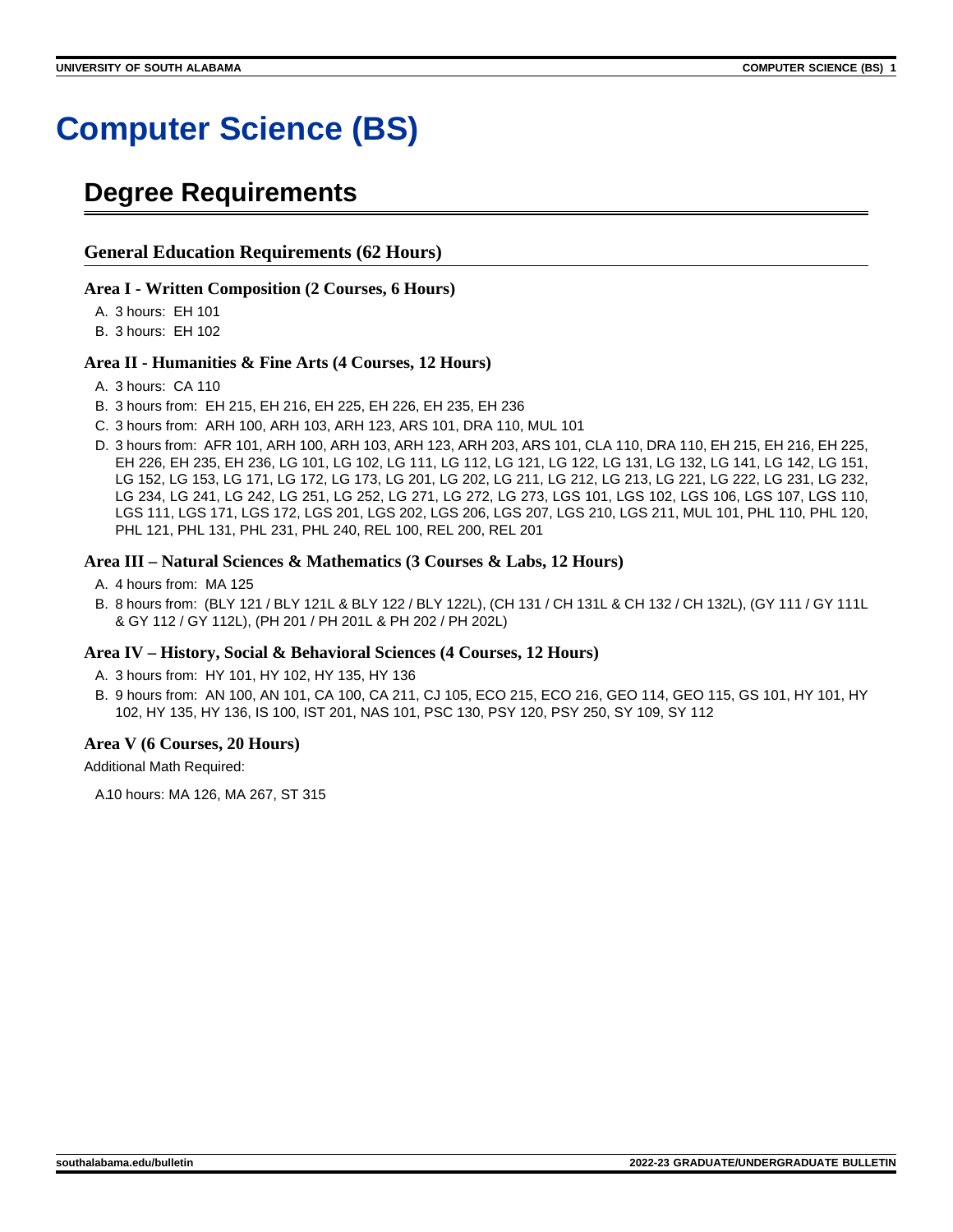B. 6 elective hours from: MA 227 or MA 237 or MA 238 or MA 311 or MA 316 or MA 320 or MA 321 or MA 332 or MA 334 or MA 335 or MA 354 or MA 367 or MA 410 or MA 413 or MA 414 or MA 434 or MA 436 or MA 437 or MA 451 or MA 458 or MA 467 or MA 481 or MA 490

Additional Science Required (note: cannot be lower level course from same sequence taken in Area III):

A. 4 hours from: (BLY 121 / BLY 121L ) or (BLY 122 / BLY 122L) or (CH 131 / CH 131L) or (CH 132 / CH 132L) or (GEO 101 / GEO 101L) or (GEO 102 / GEO 102L) or (GY 111 / GY 111L) or (GY 112 / GY 112L) or (MAS 134 / MAS 134L) or (PH 101 / PH 101L) or (PH 201 / PH 201L) or (PH 202 / PH 202L)

\_\_\_\_\_\_\_\_\_\_\_\_\_\_\_\_\_\_\_\_\_\_\_\_\_

### **Major Requirements (62 Hours)**

#### **Computer Science**

- A. 50 hours: CA 275, EH 372, CIS 101, CSC 120, CSC 228, CSC 231, CIS 300, CSC 311, CSC 320, CSC 322, CSC 331, CSC 332, CSC 333, CSC 399, CSC 440, CSC 434, CIS 497, CIS 498
- B. 12 elective hours from: CSC 410, CSC 412, CSC 413, CSC 416, CSC 417, CSC 418, CSC 426, CSC 428, CSC 433, CSC 450, CSC 457, CSC 460, CSC 485, CSC 490, CIS 324 or CSC 324, CIS 494, ISC 472

### **Minor Requirements (0 Hours)**

A minor is not required for this degree program

#### **Notes:**

Students must complete a 6-credit hour sequence either in literature (Area II – EH 215 & EH 216, EH 225 & EH 226, or EH 235 & EH 236) or history (Area IV – HY 101 & HY 102 or HY 135 & HY 136)

Students must complete a 8-hour sequence in natural science (Area III – (BLY 121 / BLY 121L and BLY 122 / BLY 122L), or (CH 131 / CH 131L and CH 132 & CH 132L), or (GY 111 / GY 111L and GY 112 / GY 112L), or (PH 201 / PH 201L and PH 202 / PH 202L)

All undergraduates must complete two designated writing credit (W) courses, at least one of which must be in the student's major.

Credit for both CIS 324 & CSC 324 is not allowed.

### **Additional Information**

# **Graduation Plan**

### **Computer Science (BS) : (124 Total Hours)**

#### **First Year - Fall Semester**

| <b>Course ID</b> | <b>Course Description</b>                | <b>Hours</b> |
|------------------|------------------------------------------|--------------|
| CSC 120          | Problem Solving and Programming Concepts |              |
| CIS 101          | Freshman Seminar CIS                     |              |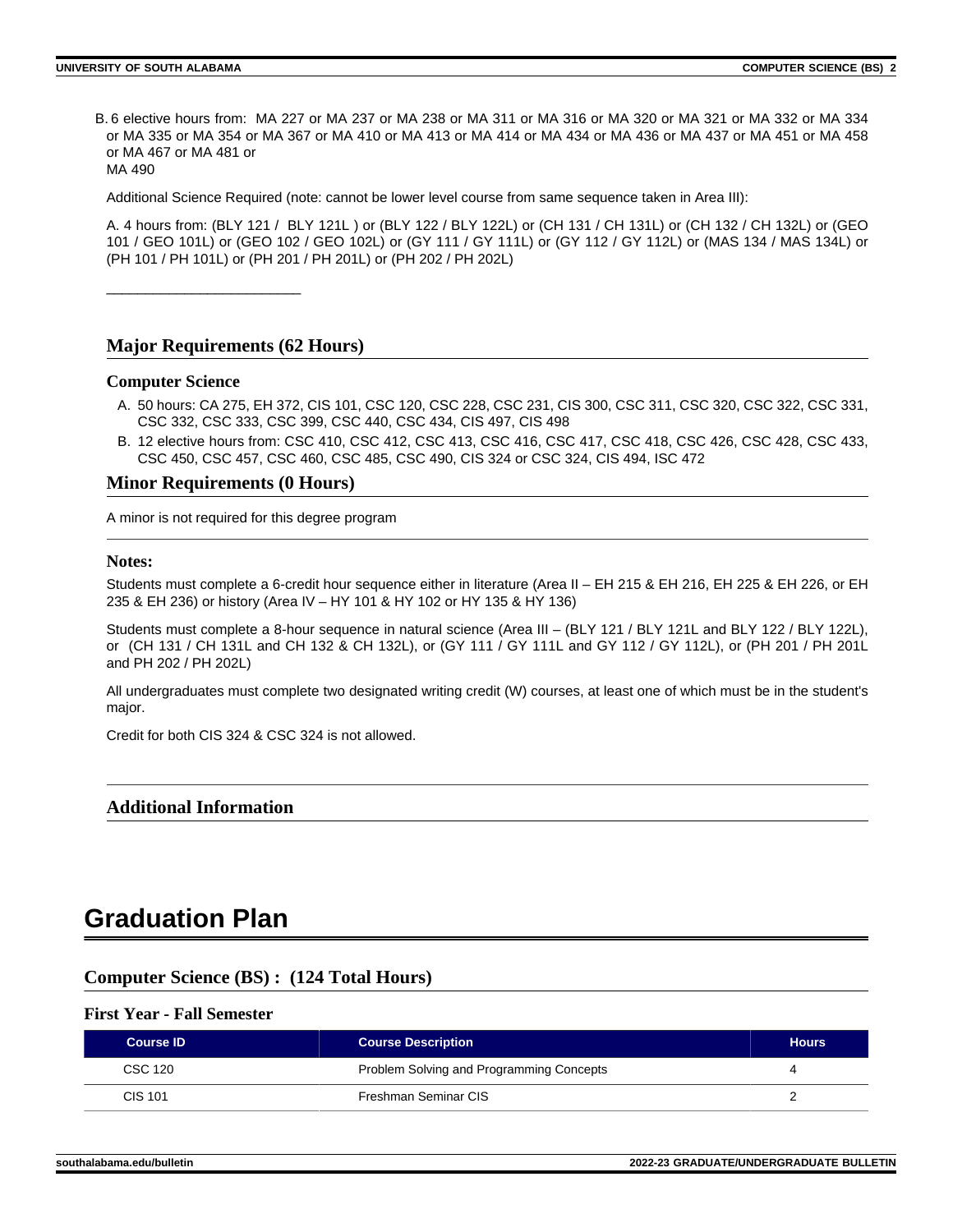| CA 275                 | Small Group Discussion       | 3  |
|------------------------|------------------------------|----|
| MA 125                 | Calculus I                   | 4  |
| EH 101                 | <b>English Composition I</b> | 3  |
| Fine Arts/Hum Elective | Area II                      | 3  |
|                        |                              |    |
|                        | <b>Total Hours</b>           | 19 |

## **First Year - Spring Semester**

| <b>Course ID</b> | <b>Course Description</b>                      | <b>Hours</b> |
|------------------|------------------------------------------------|--------------|
| <b>CSC 231</b>   | Introduction to Data Structures and Algorithms | 4            |
| <b>CSC 228</b>   | Digital Logic and Comp Architecture            | 3            |
| CA 110           | <b>Public Speaking</b>                         | 3            |
| MA 126           | Calculus II                                    | 4            |
| EH 102           | <b>English Composition II</b>                  | 3            |
|                  |                                                |              |
|                  |                                                |              |
|                  | <b>Total Hours</b>                             | 17           |

### **Second Year - Fall Semester**

| <b>Course ID</b> | <b>Course Description</b>           | <b>Hours</b> |
|------------------|-------------------------------------|--------------|
| CSC 331          | Software Engineering Principles (W) | 3            |
| <b>CSC 311</b>   | Networking and Communications       | 3            |
| MA 267           | Discrete Math Structures            | 3            |
| Nat Sci/Lab      | Area III, B                         | 4            |
| Humanities/Hist  | Area II or Area IV                  | 3            |
|                  |                                     |              |
|                  | <b>Total Hours</b>                  | 16           |

# **Second Year - Spring Semester**

| <b>Course ID</b>     | <b>Course Description</b>                     | <b>Hours</b> |
|----------------------|-----------------------------------------------|--------------|
| <b>CSC 320</b>       | <b>Computer Organization and Architecture</b> | 3            |
| CSC 332              | Advanced Data Structures and Algorithms       | 3            |
| CSC 322              | <b>Operating Systems</b>                      | 3            |
| <b>Math Elective</b> | Area III, A                                   | 3            |
| Nat Sci/Lab          | Area III, B                                   | 4            |
|                      |                                               |              |
|                      | <b>Total Hours</b>                            | 16           |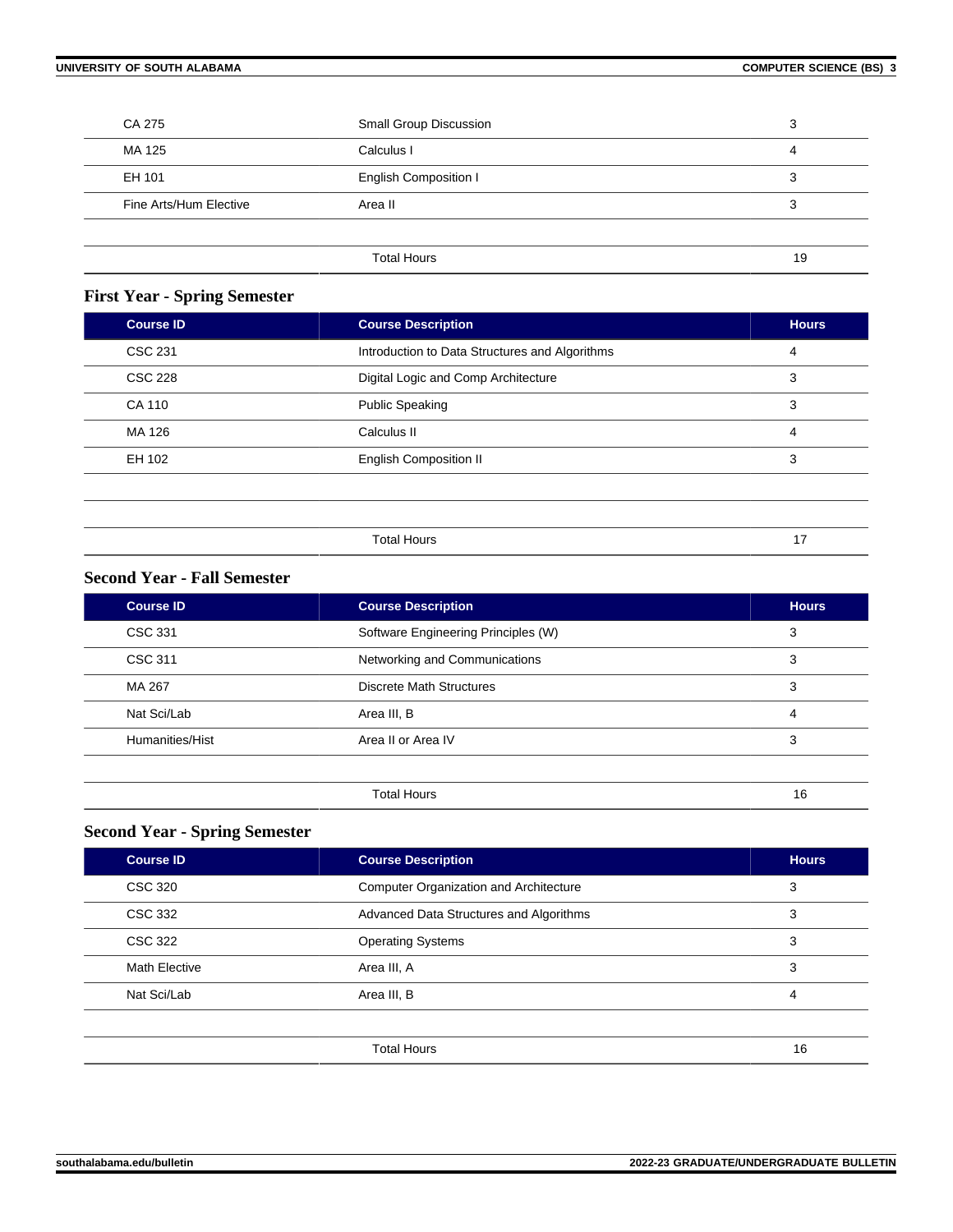### **Third Year - Fall Semester**

| <b>Course ID</b> | <b>Course Description</b>             | <b>Hours</b> |
|------------------|---------------------------------------|--------------|
| CIS 300          | Information Technology in Society     |              |
| CSC 333          | Program Language Theory               | 3            |
| <b>CSC 399</b>   | Concurrency and Distributed Computing | 3            |
| Lit/Hist         | Area II or Area IV                    | 3            |
| Nat Sci/Lab      | Area III, B                           | 4            |
|                  |                                       |              |
|                  | <b>Total Hours</b>                    | 14           |

## **Third Year - Spring Semester**

| <b>Course ID</b>     | <b>Course Description</b>           | <b>Hours</b> |
|----------------------|-------------------------------------|--------------|
| <b>CSC 434</b>       | Formal Language and Automata Theory | 3            |
| CS Elective          | <b>Computer Science Elective</b>    | 3            |
| Social Science       | Area IV, B                          | 3            |
| <b>Math Elective</b> | Area III, A                         | 3            |
| Fine Arts/Hum        | Area II Elective                    | 3            |
|                      |                                     |              |
|                      | <b>Total Hours</b>                  | 15           |

### **Fourth Year - Fall Semester**

| Course ID          | <b>Course Description</b>        | <b>Hours</b> |
|--------------------|----------------------------------|--------------|
| EH 372             | Technical Writing (W)            | 3            |
| <b>CSC 440</b>     | Secure Software Engineering      | 3            |
| <b>CS Elective</b> | <b>Computer Science Elective</b> | 3            |
| <b>CS Elective</b> | <b>Computer Science Elective</b> | 3            |
| Social Science     | Area IV, B                       | 3            |
|                    |                                  |              |
|                    | <b>Total Hours</b>               | 15           |

# **Fourth Year - Spring Semester**

| <b>Course ID</b>   | <b>Course Description</b>             | <b>Hours</b> |
|--------------------|---------------------------------------|--------------|
| <b>CIS 497</b>     | Senior Project (W)                    | 3            |
| <b>CIS 498</b>     | Senior Seminar                        | 0            |
| ST 315             | <b>Applied Probability-Statistics</b> | 3            |
| <b>CS Elective</b> | <b>Computer Science Elective</b>      | 3            |
| Lit/Hist           | Area II or Area IV                    | 3            |
|                    |                                       |              |
|                    | <b>Total Hours</b>                    | 12           |